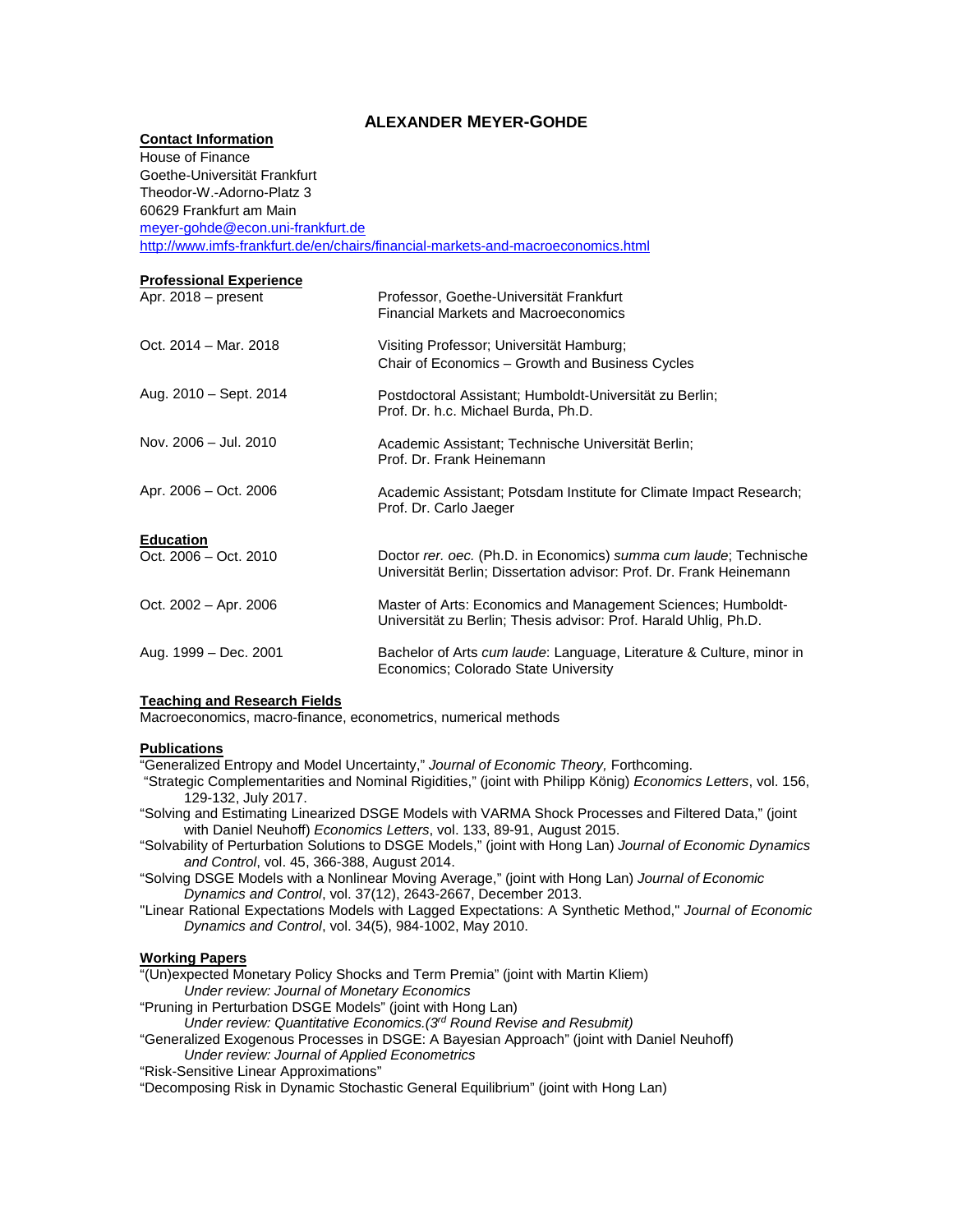#### **Research in Progress**

"What Drives the Equity Premium? An Risk-Sensitive Estimated Production-Based Asset Pricing Model" "Inattentiveness and the Taylor Principle"

### **Professional Activities**

Research Fellow (2013-2015), Research Affiliate (2016-): CRC 649 "Economic Risk". Discussant for Nobel Prize Lecture of the CRC 649 "Economic Risk", 2010 and 2013. Session Organizer: 7<sup>th</sup>, 8<sup>th</sup>, and 9<sup>th</sup> CSDA International Conference on Computational and Financial Econometrics.

Journal Referee: *International Economic Review, Review of Economic Dynamics, Quantitative Economics, Journal of Applied Econometrics, Journal of Economic Dynamics and Control, Macroeconomic Dynamics, Journal of Macroeconomics, Studies in Nonlinear Dynamics & Econometrics, Computational Economics, Computational Statistics and Data Analysis, Oxford Bulletin of Economics and Statistics, Metroeconomica, Bulletin of Economic Research, Journal of Institutional and Theoretical Economics.* Conference Submission Referee: 2014 Jahrestagung des Vereins für Socialpolitik.

Research Visits: Bundesbank, Nov. 2013; Board of Governors of the Federal Reserve System, Feb. 2016; Federal Reserve Bank of San Francisco, Mar. 2016.

#### **Presentations**

2008 Spring Meeting of Young Economists, 14th Intl. Conference on Computing in Economics and Finance, 2008 European Meeting of the Econometric Society, 2008 Jahrestagung des Vereins für Socialpolitik, 2009 Midwest Macroeconomics Meetings, 2010 Jahrestagung des Vereins für Socialpolitik, 2011 Jahrestagung des Vereins für Socialpolitik, 18th Intl. Conference on Computing in Economics and Finance, 2012 European Meeting of the Econometric Society, 8th Dynare Conference, 6th CSDA Intl. Conference on Computational and Financial Econometrics, 19th Intl. Conference on Computing in Economics and Finance, 2013 European Meeting of the Econometric Society, Bundesbank, 7th CSDA International Conference on Computational and Financial Econometrics, 20th Intl. Conference on Computing in Economics and Finance, 2014 European Meeting of the Econometric Society, 10th Dynare Conference, 8th CSDA International Conference on Computational and Financial Econometrics, 21st Intl. Conference on Computing in Economics and Finance, 2015 Jahrestagung des Vereins für Socialpolitik, 11th Dynare Conference, 9th CSDA Intl. Conference on Computational and Financial Econometrics, Board of Governors of the Federal Reserve System, Federal Reserve Bank of San Francisco, 22nd Intl. Conference on Computing in Economics and Finance, 12th Dynare Conference, Fall 2016 Midwest Macro Meeting, 13th Dynare Conference, 11th CSDA International Conference on Computational and Financial Econometrics, Norges Bank Conference on "Nonlinear Models in Economics and Finance for an Unstable World", 26th Annual Symposium of the Society for Nonlinear Dynamics and Econometrics.

Invited: 2009 DFG-Project Hamburg University, Macro Seminar 2009 LMU Munich, 2013 MEF-Seminar at Bonn University, 2013 DIW Macroeconomics and Econometrics, CMR Research Seminar 2017, Heriot-Watt University Research Seminar.

| <b>Teaching Experience</b> |                                                                                                                                                                              |
|----------------------------|------------------------------------------------------------------------------------------------------------------------------------------------------------------------------|
| Summer 2019                | Macroeconomics II (lecture-B.Sc.)<br>Advanced Macroeconomics (Ph.D.)<br>Bayesian Macroeconometrics (Ph.D.)                                                                   |
| <b>Fall 2018</b>           | Macroeconomics II (lecture-B.Sc.)<br>Business Cycles and Growth Politics (lecture and recitation– B.Sc.)                                                                     |
| Spring 2018                | Monetary Theory and Policy (M.Sc.)<br>Numerical Methods in Macroeconomics (Ph.D.)                                                                                            |
| <b>Fall 2017</b>           | Macroeconomics II (lecture-B.Sc.)<br>Business Cycles and Growth Politics (lecture and recitation– B.Sc.)<br>Empirical Dynamic Macroeconomics (lecture and recitation– M.Sc.) |
| Spring 2017                | Macroeconomics I (lecture – B.Sc.)<br>Monetary Theory and Policy (lecture and recitation– B.Sc.)<br>Financial Crises (seminar-B.Sc.)                                         |